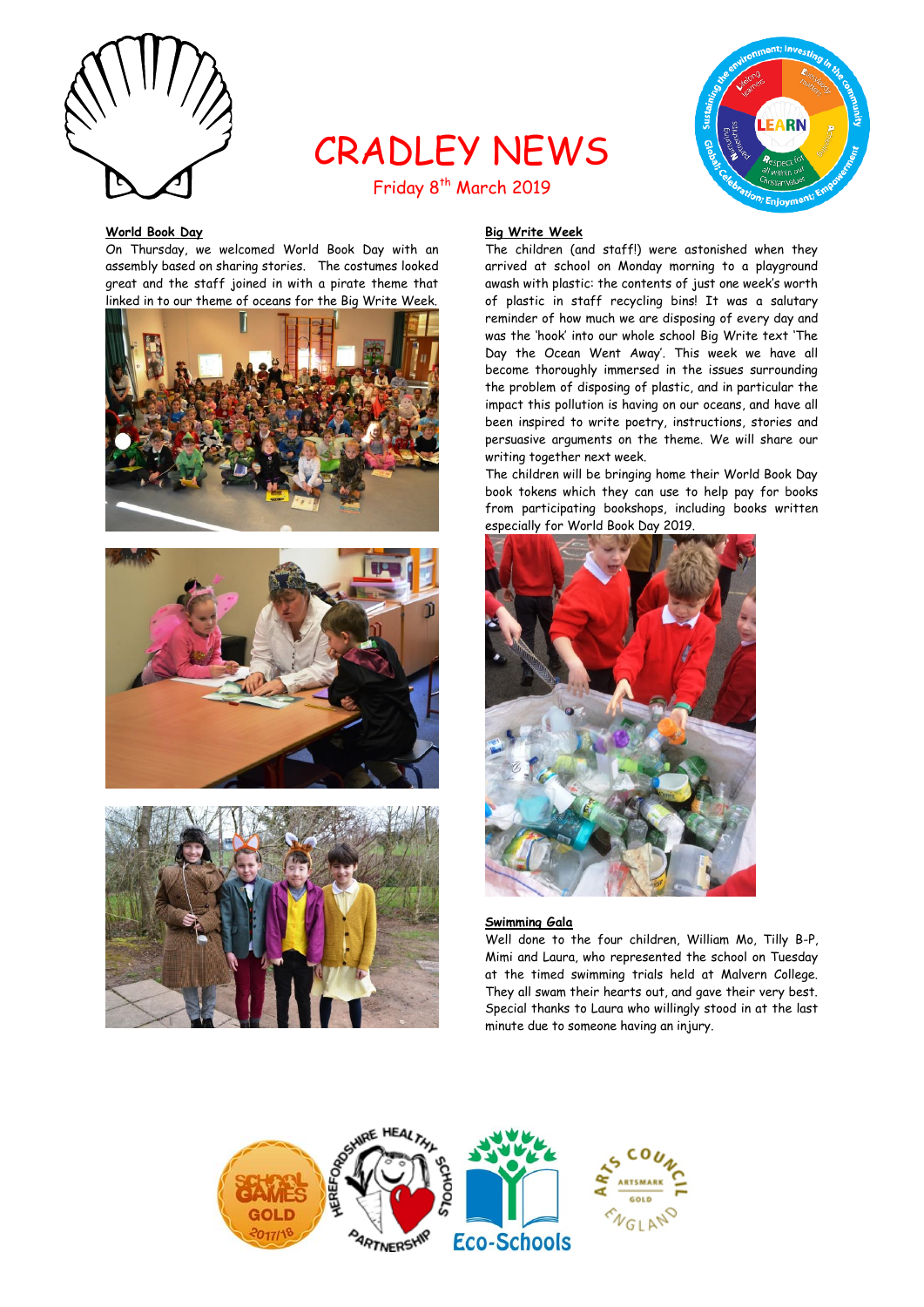# **School Council**

School Council are hosting a onesie/home clothes day for the special occasion of Red Nose Day. It will be on the  $15<sup>th</sup>$  of March and you will be fined  $£1$  if you want to participate in this event and the money will be sent to Comic Relief. School Council

# **Casual Lunchtime Vacancy.**

We are looking for someone who could work as a Lunch time Supervisor on a casual basis. This may involve serving lunch, preparing and clearing the hall, washing up or supervising the children. It would be for 1 hour and 25 minutes and could be at short notice. If you are interested please speak to Mrs Jones for more information.

#### **Cradley Church**

Work has begun on extensive repairs to Cradley Church. This will include re-roofing the tower and repairing highlevel stonework, replacing the North Aisle floor, dismantling and repairing the organ and the complete renovation of the kitchen area. A total of £196,300 in grants has been secured, mainly from the Heritage Lottery Fund, with additional grants from seven other bodies. We expect the work be completed by the end of June.

The church will be hosting three Open Events, before the work starts, while it is in progress and on completion. The first of these will be on Sunday March 3rd, between 11.30am and 2.30 pm, when you can see the plans for the work together with photographs showing the condition of the Tower roof and stonework and the north aisle floor before work starts; members of the congregation will be on hand to explain more. Tea and coffee will be available until 1pm."

# **Nut Products**

We have had another incident of children bringing products containing nuts. This includes Nutella based products. Please don't do it, we have people in school who are allergic. I am sure that as parents you would not want to be responsible for a person having anaphylactic shock.

#### **Water Bottles**

Please can you ensure that children come to school with a named water bottle. It is really important that they are able to hydrate during the day.

#### **Parent Survey**

You should all by now have received an e-mail with a link to complete a parent survey for the Governors. Please take the time to complete this as we really value your opinions and views about the teaching,learning and care at Cradley School. Please can this be completed by Friday 15<sup>th</sup> March. The link for the survey is: [www.surveymonkey.co.uk/r/cradleyPS2019.](http://www.surveymonkey.co.uk/r/cradleyPS2019) Thank you.

#### **Nursery**

This week in Nursery we are visiting India and Carol has taught us all how we would say "hello" in India and that is "Namaste". On Monday we started off our week with some Bollywood dancing in P.E with Charlie. On Tuesday we drifted away a little from India as it was Pancake Day and we had to have some pancakes in Nursery. We have also been learning all about Henna patterns and Katrina has helped us to decorate our own henna pictures. Lauren showed us all on Wednesday what our names would look like if we went to a school in India and it was very interesting to see what they all looked like. We have learnt all about different types of food this week whilst we've visited India and we even had poppadum's for snack time one day this week to try. It wouldn't be a visit to India if we didn't have a curry! So on Friday we all got to try some chicken curry, rice and we cooked our own poppadum's.



#### **Class 1**

We have really enjoyed our BIG WRITE week in Class 1. The Day the Ocean Went Away has inspired our writing this week. We have thought about the issues facing our Blue Planet and made some school promises to make a change for the better. We have been on a poetic adventure with Straw-man to get a better understanding of the commotion in the ocean humans have forced upon him and his straw-lady love and his straw-children three! In maths we have been weighing out our ingredients and making pancakes. In topic we have taken a canal boat trip with Peppa Pig and her family to see how locks work and have enjoyed some weaving. In PE we have added to our street-dance choreography and continued improving our dynamic balance through games and warm-up skills. Next week will be Miss Filby's last week with us, before she heads back to Worcester University for the last part of her Teacher Training.

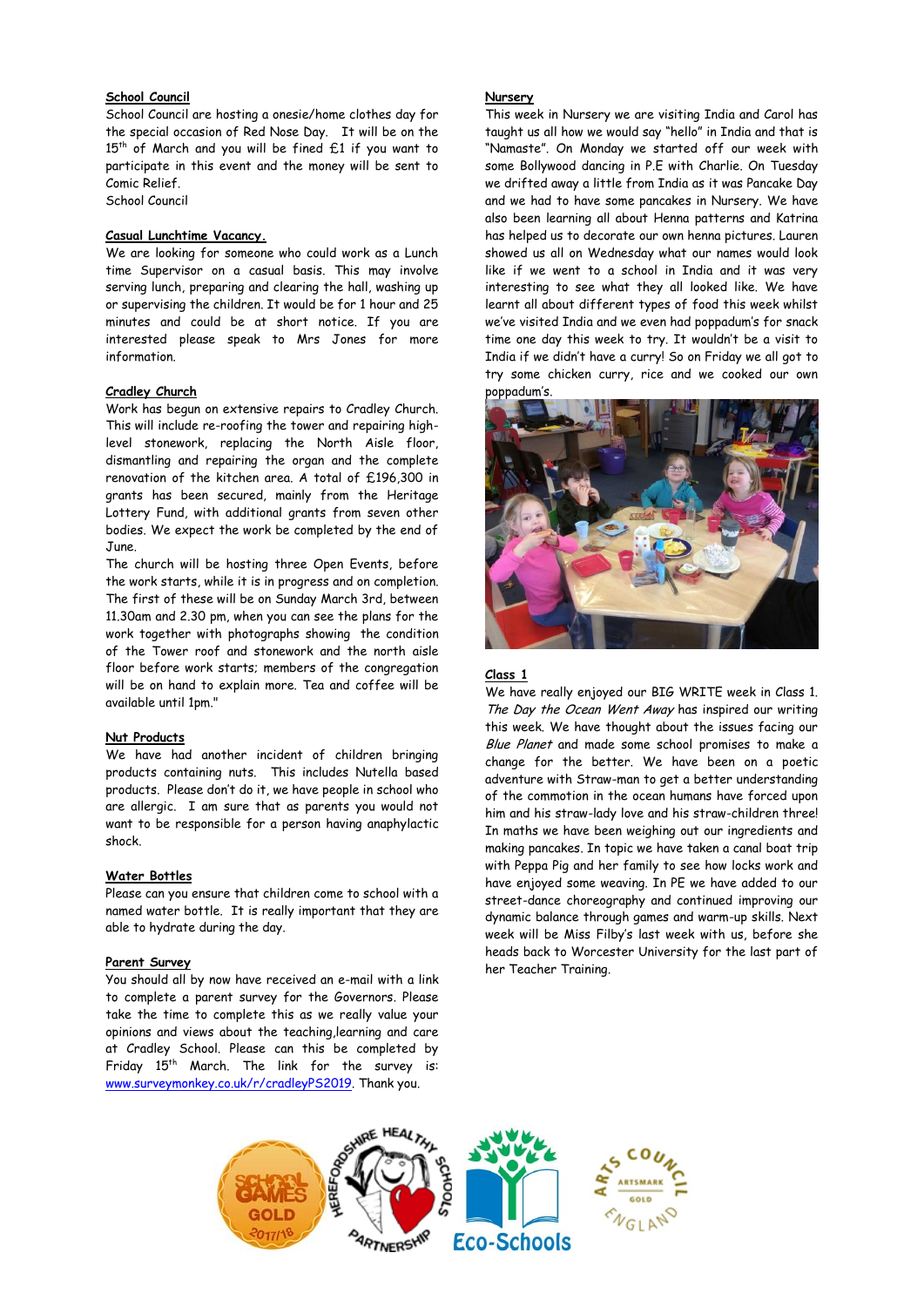# **Class 2**

This week in Class 2 we have been learning about rivers. Miss Evans demonstrated what happens when a river flows between rocks and sand and everyone could see how the water twists and turns. On Shrove Tuesday we learned how to make pancakes and enjoyed eating them with strawberries and bananas! We have also been writing our stories based on the Big Write Week book 'The Day the Ocean Went Away'. We are changing some of the characters in the original story to make up our own versions.



#### **Class 3**

Our Rainforest Dioramas are finally complete (and don't they look grand!), and the children have used them as backgrounds in their stop frame animations. Keeping both the camera and the background still has proved to be quite tricky, but we are getting the hang of things. Our respect for the Wallace and Grommit producers has gone through the roof! In Maths we have been working on addition and subtraction and in English our persuasive writing has been further inspired by the Big Write. We have been researching our facts ready to write letters to Theresa May about the awfulness of the current plastic pollution.

# **Class 4**

This week Class 4 have used our Big Write Book to create story maps and blurb and then created a set of instructions on 'How to Destroy the Oceans'. In Maths, we have focused on addition and subtraction with the Year 5s focusing on subtracting decimals. In the afternoons we have learnt about the importance of contour lines in mapping hill forts and have continued to work on our Stone Age houses.





#### **Class 5**

This week we have been busy preparing for our class assembly, taking our inspiration on the theme of 'humility' from 'Mountains of the Mind' by Robert McFarlane, and 'Blue Planet 2'. Our theme has fitted in beautifully with our Big Write text too. In Maths we have been working on mixed calculations, and in Science we have been learning about the science of the oceans: how they hold our world in balance. In art, we began work on our 'Moment in Time' canvases for the show garden.